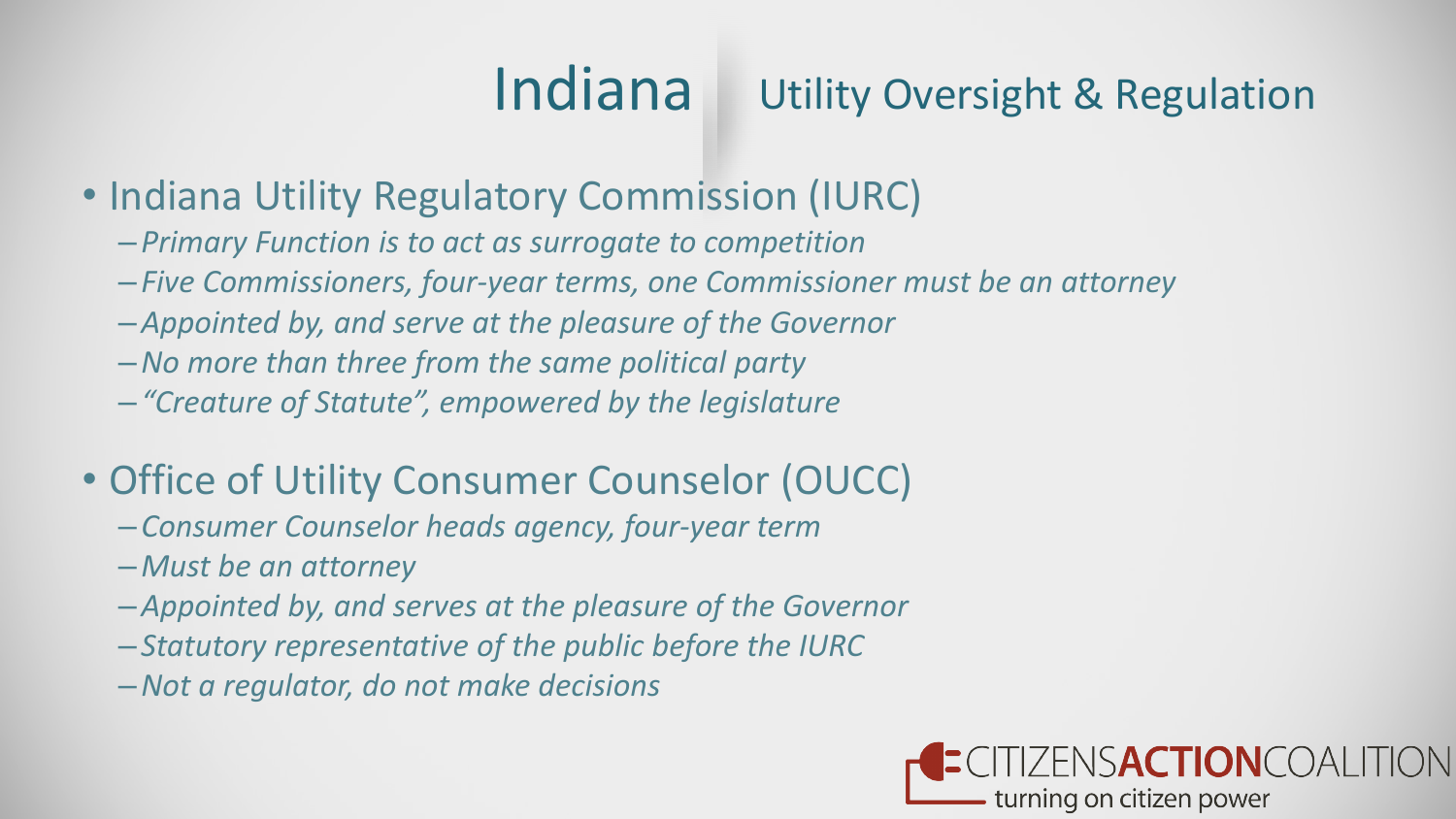## CenterPoint Monthly Electric Bill

• Since 2005, CenterPoint's monthly residential electric bill for customers using 1,000 kilowatt hours has increased 84% –2005: \$88.67 (Indiana IOU average, \$81.03) –2009: \$128.90 (Indiana IOU average, \$100.86) –2013: \$154.27 (Indiana IOU average, \$116.08) –2017: \$153.06 (Indiana IOU average, \$127.86) –2021: \$163.20 (Indiana IOU average, \$143.33)

### **ISACTIONCOALIT** - turning on citizen power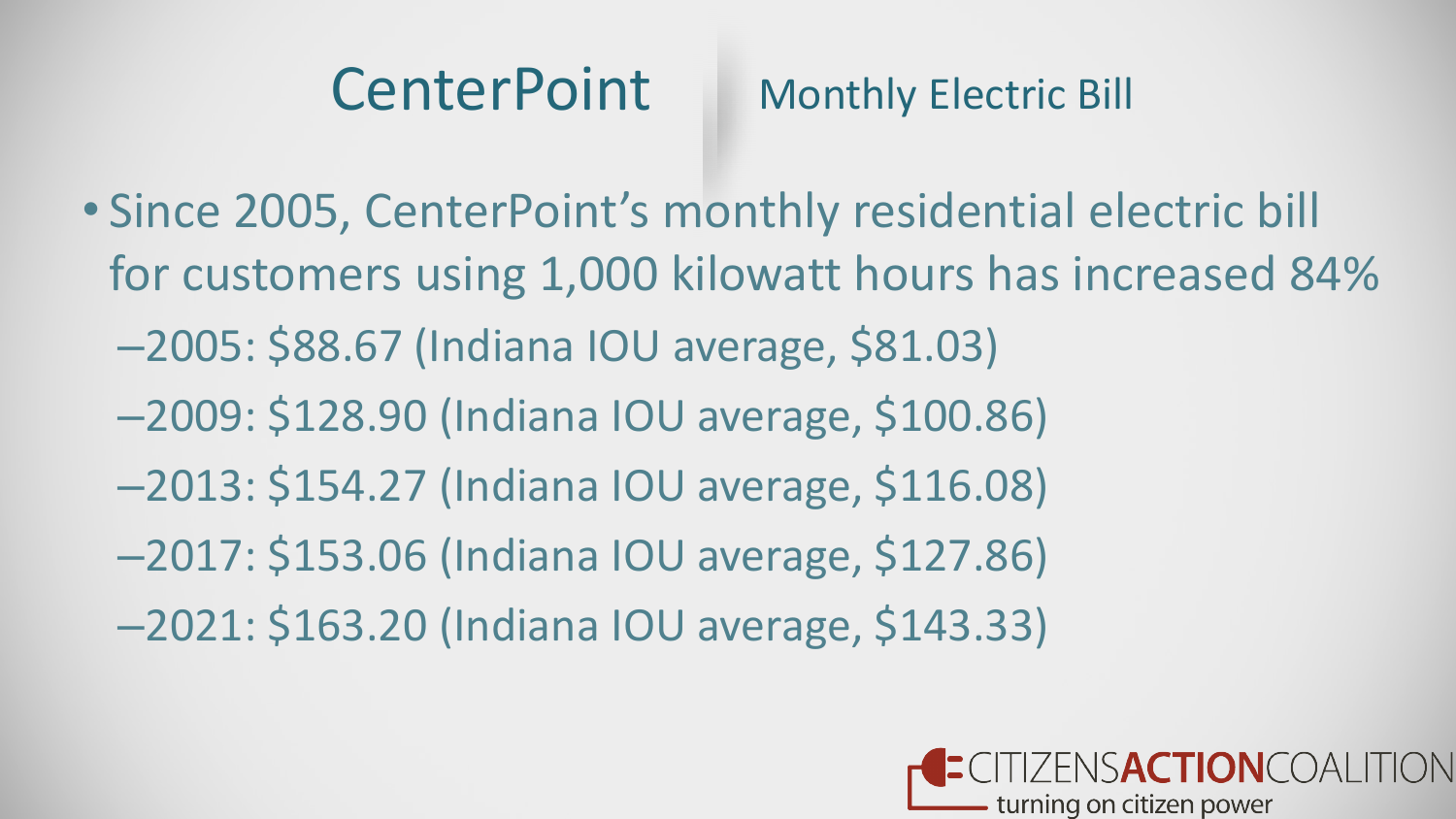- Since 2005, CenterPoint's monthly residential electric bill for customers using 1,000 kilowatt hours has increased 84%
- "Since 2005, compliance with U.S. Environmental Protection Agency ("EPA") environmental requirements has required capital investment totaling **approximately \$500 million** in various emission controls on these plants. Absent such investment, **the units would have been retired**." *(Direct testimony of Carl L. Chapman, Cause No. 45052, pg. 3)*



## CenterPoint Monthly Electric Bill, the why

**ISACTIONCOAL** - turning on citizen power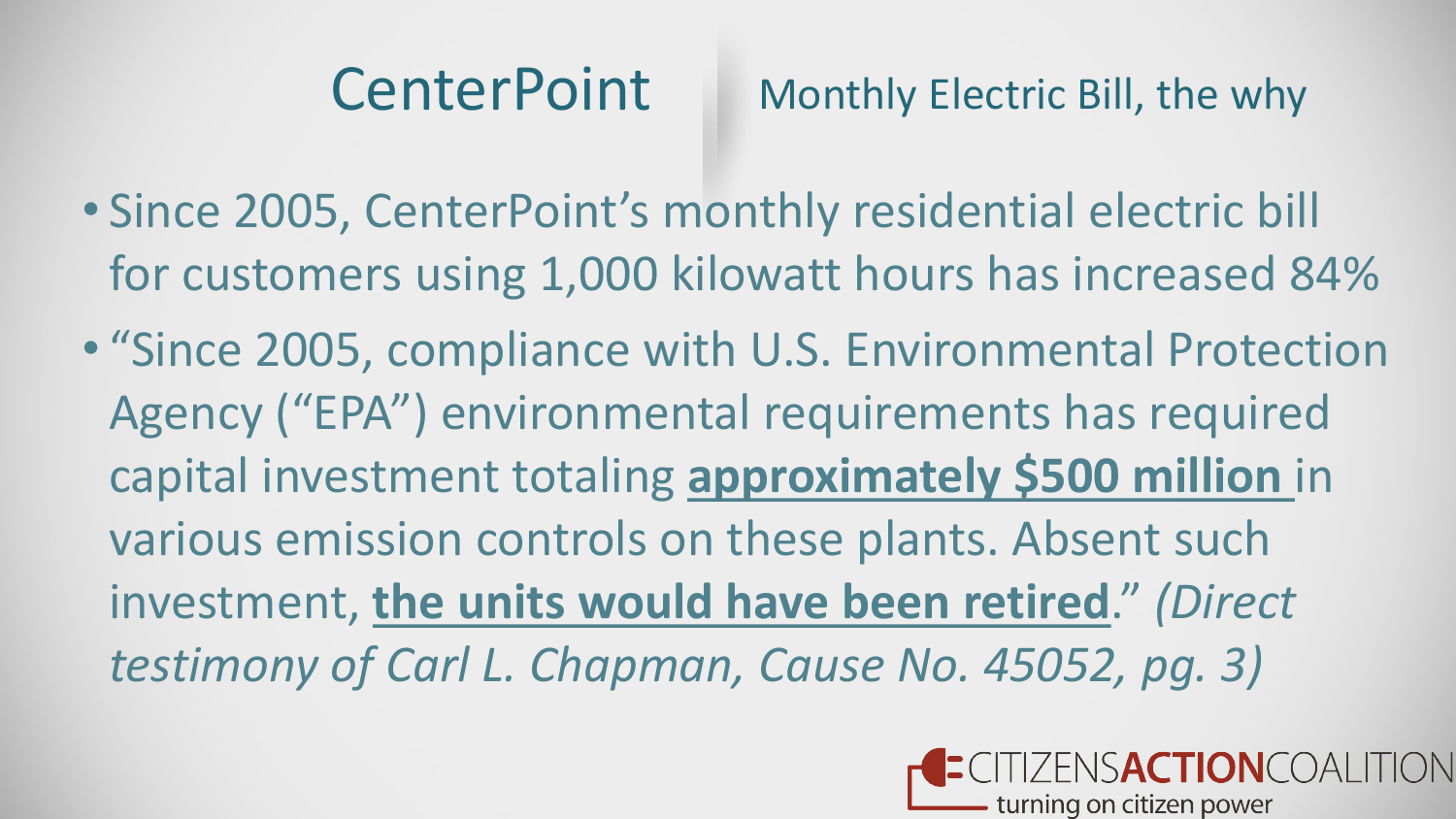## Vectren 2016 IRP

- Resources leaving CenterPoint system, all coal (730 MWs total)
	- Brown Coal-Fired plant retiring, 2024 (490 MWs)
	- Culley Unit 2 retiring, 2024 (90 MWs)
	- Exiting joint-operations of Warrick Unit 4, 2020 (150 MWs)
- •Planned Replacement Resources
	- 55 MWs new solar
	- 889 MWs fossil gas baseload plant, CCGT
	- Portfolio 17% coal, 63% fossil gas, 8% renewables, 11% DSM/EE

## What was the plan?

- 
- 

## VSACTIONCOALITION turning on citizen power

Generation Transition Plan, 2016 Integrated Resource Plan (IRP)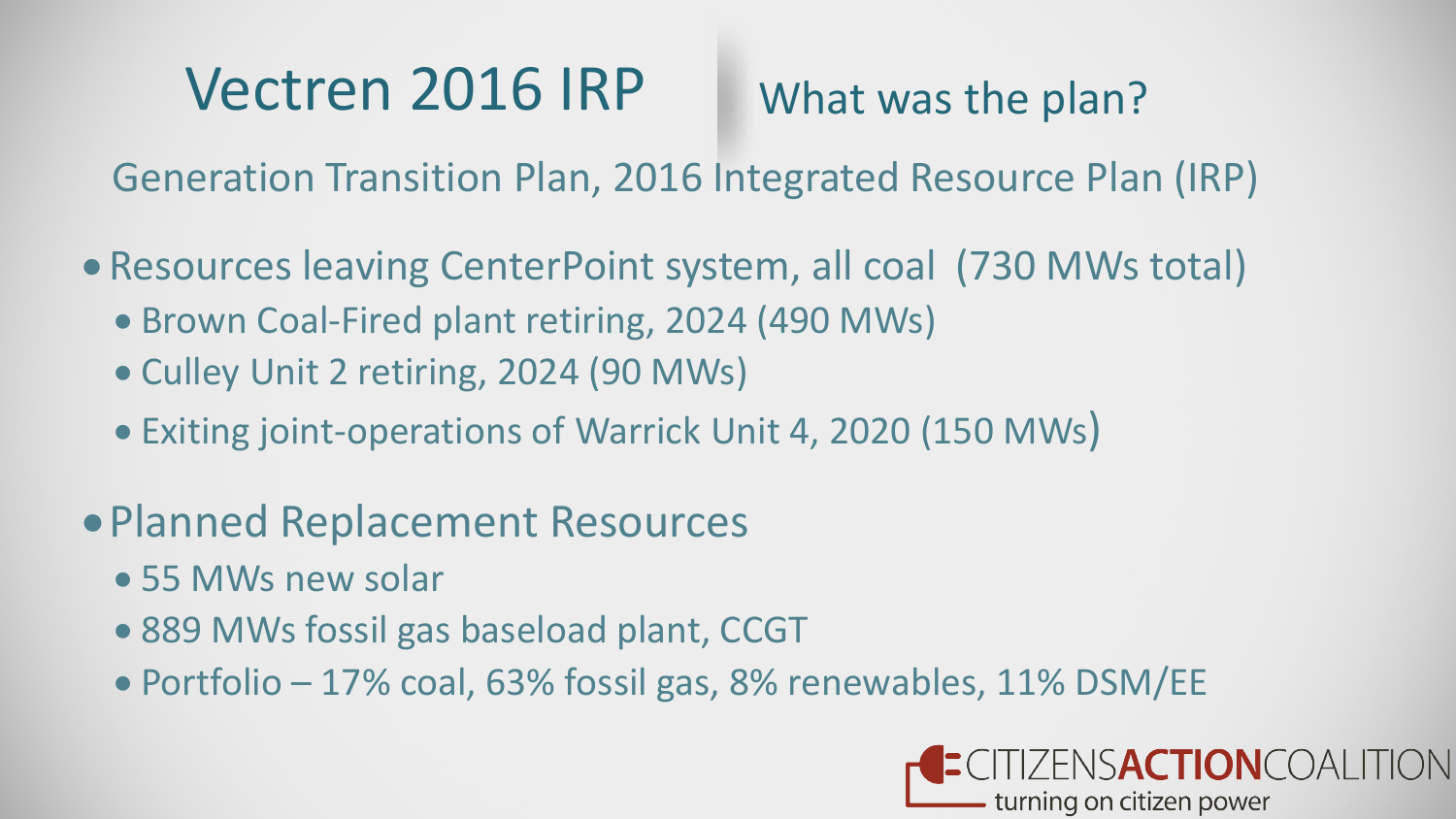## Vectren 2016 IRP

•April 1, 2019: Vectren receives approval from IURC to construct 50 megawatts of renewable energy in [southwestern Indiana, Spencer County Solar Project n](https://investors.centerpointenergy.com/news-releases/news-release-details/vectren-receives-approval-iurc-construct-50-megawatts-renewable)ear **Troy** 

Generation Transition Plan, 2016 Integrated Resource Plan

•[April 24, 2019, IURC Issues Order in Vectren South's](https://www.in.gov/iurc/files/IURC-Issues-Order-in-Vectren-Souths-Proposed-Generation-Plant-Case-45052.pdf)  Proposed Generation Plant Case – **CCGT REJECTED**

ZENS**ACTION**COALITION - turning on citizen power

What happened?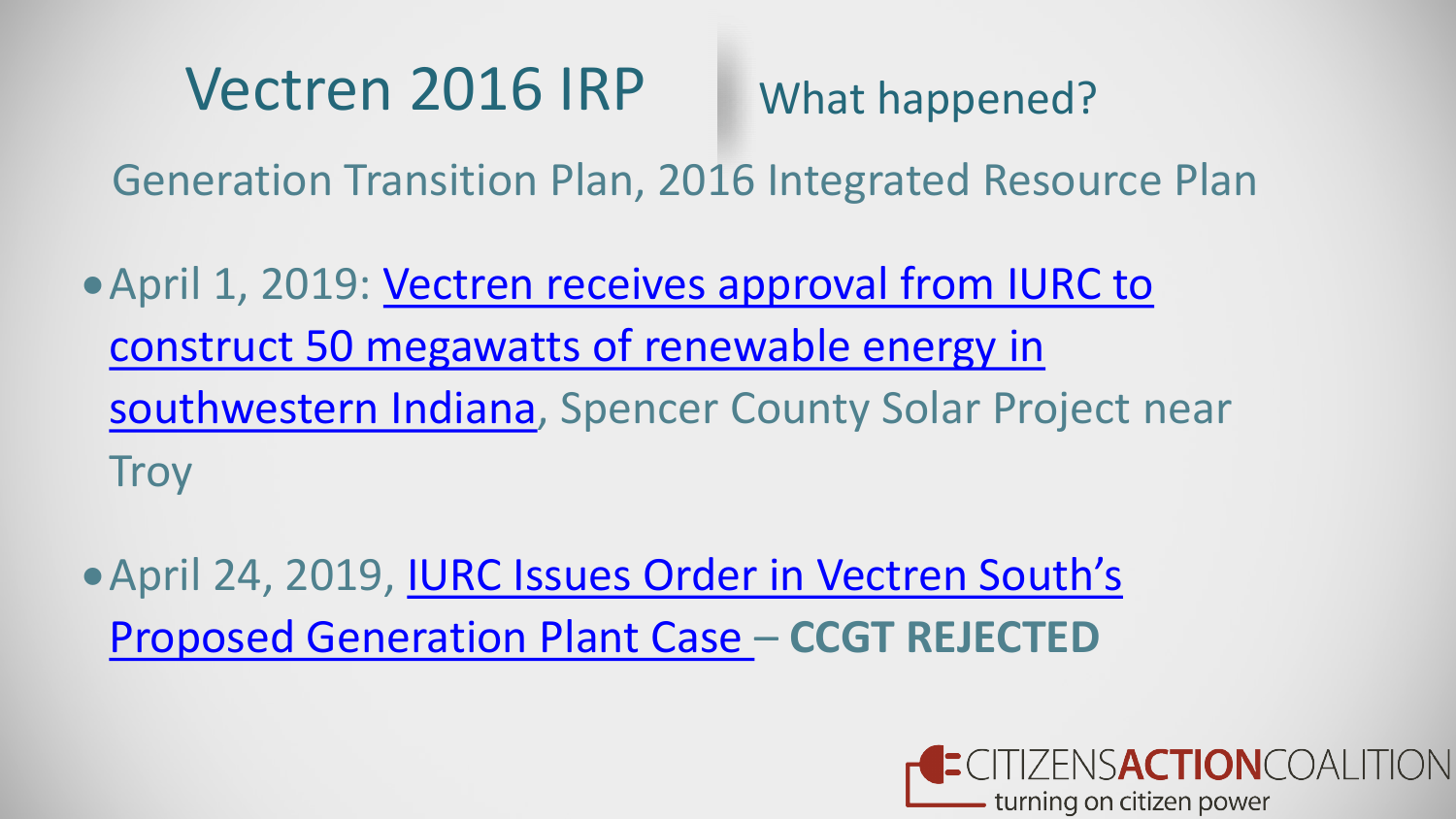## IURC Rejection

- "The proposed large scale single resource investment for a utility of Vectren South's size does not present an outcome which reasonably minimizes the potential risk that customers could sometime in the future be saddled with an uneconomic investment or serve to foster utility and customer flexibility in an environment of rapid technological innovation."
- "Looking forward, Vectren South is scheduled to submit a new integrated resource plan (IRP) in 2019, and the Commission instructs Vectren South in that submission to present a more thorough analysis that fully evaluates all possible options for continuing to provide reliable, efficient, and economical electric service"

## What did they say?

### NSACTIONCOALITION turning on citizen power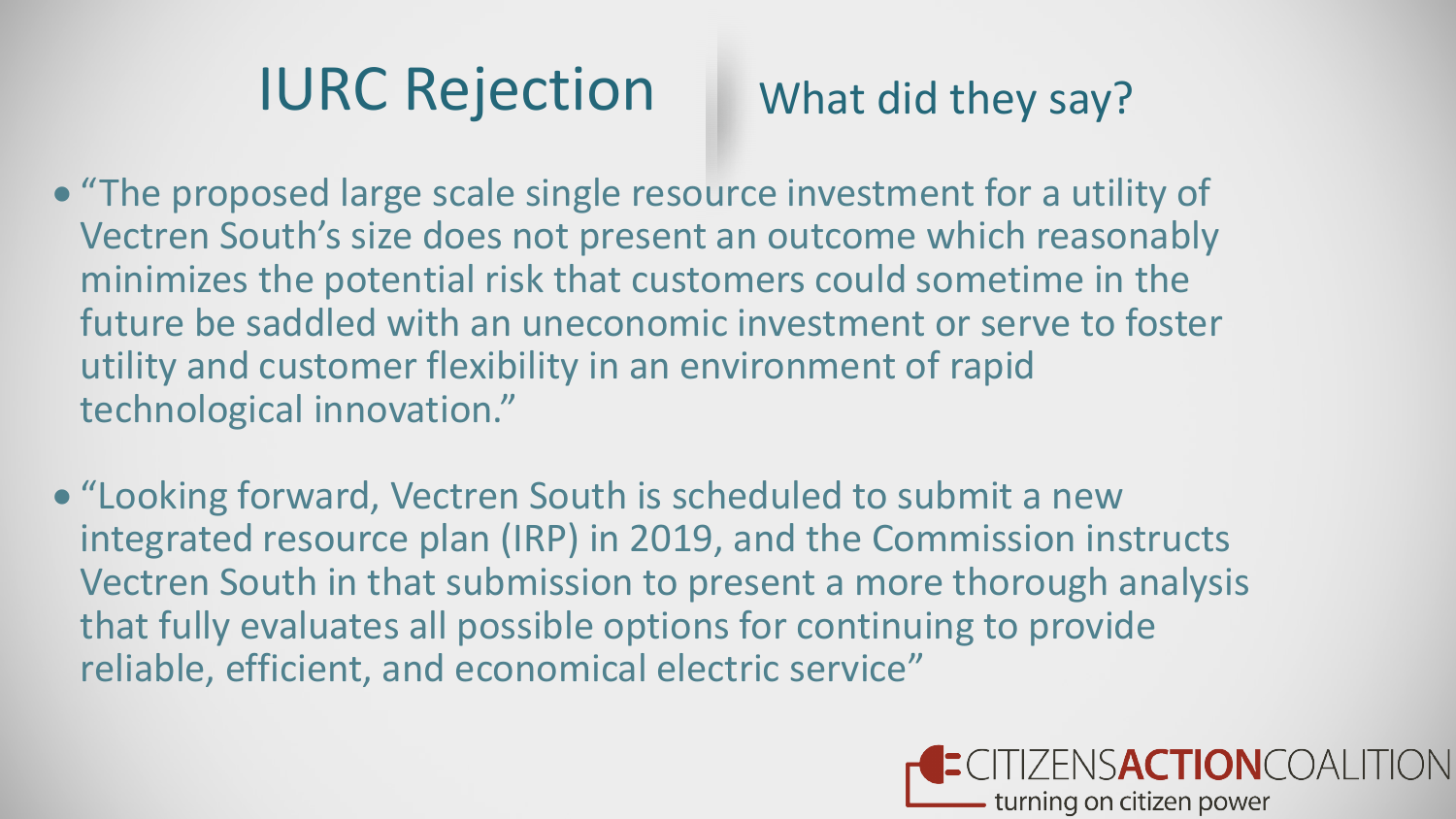## CenterPoint 2019-2020 IRP

Generation Transition Plan, 2020 Integrated Resource Plan (IRP)

- Resources leaving CenterPoint system, all coal (730 MWs total)
	- Brown Coal-Fired plant retiring, 2023 (490 MWs)
	- Culley Unit 2 retiring, 2023 (90 MWs)
	- Exiting joint-operations of Warrick Unit 4, 2023 (150 MWs)
- •Planned Replacement Resources
	- 1150 MWs new solar and solar + storage
	- 300 MWs new wind
	- 460 MWs fossil gas combustion turbines, (CTs)

The do-over, new plan

### NSACTIONCOALITION - turning on citizen power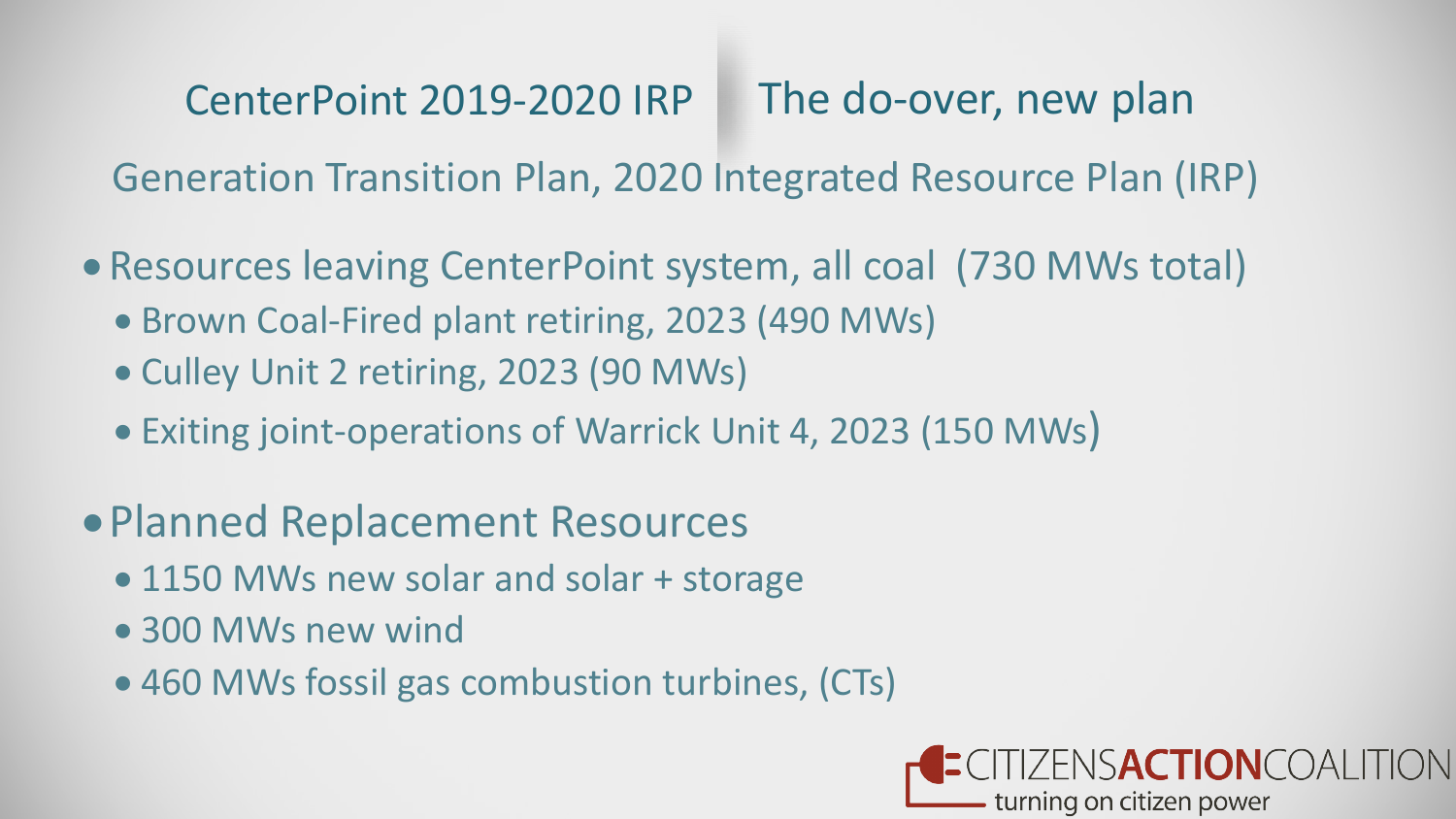



## 2016 IRP 2019-2020 IRP

### CITIZENSACTIONCOALITION - turning on citizen power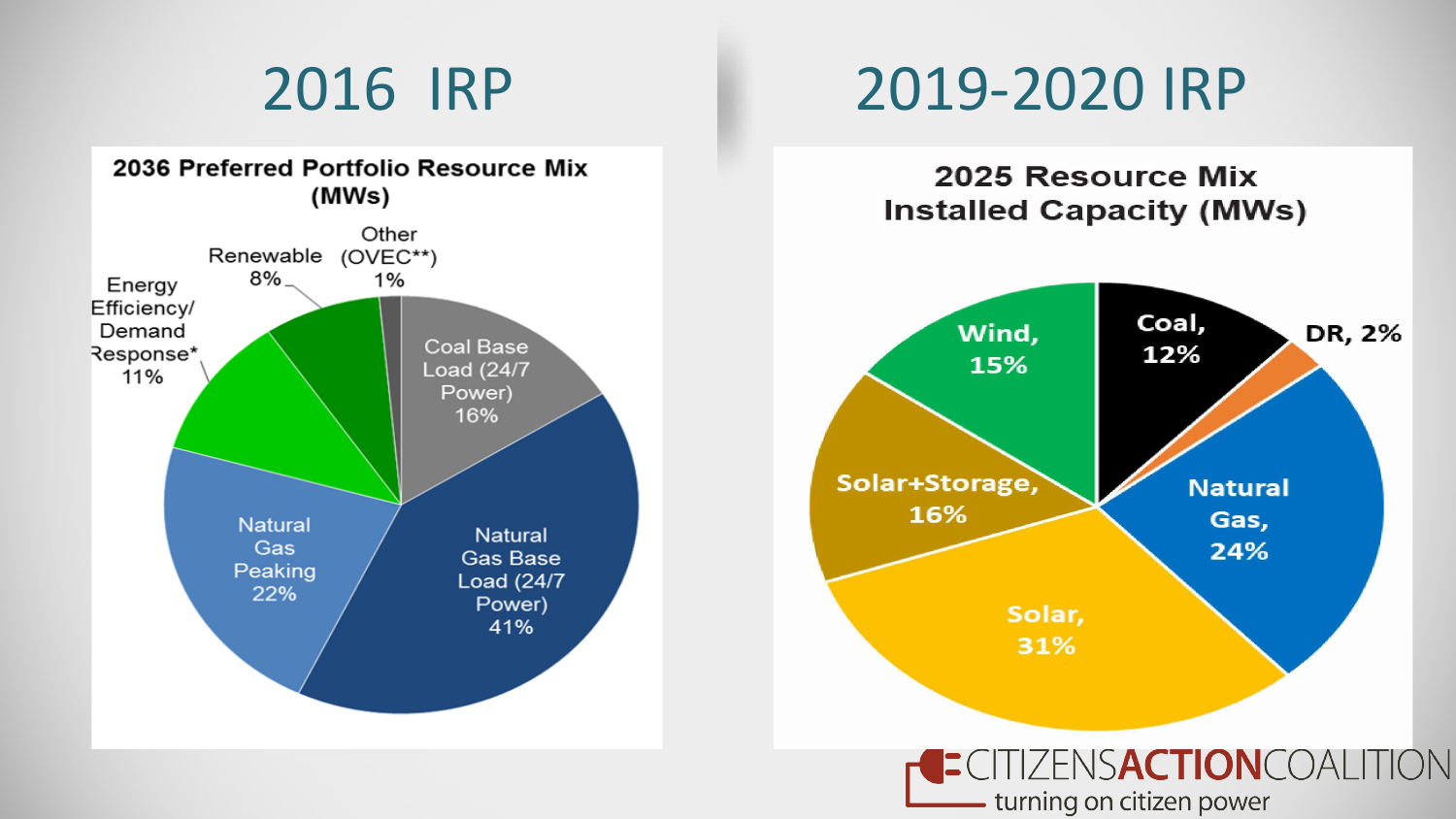- Closing
	- 730 MWs of coal
- Adding
	- 735-865 MWs solar
		- Posey County Solar Project (300 MWs) approved October 27<sup>th</sup>, Cause No. 45501
		- Warrick County Solar Project (100 MWs) approved October 27<sup>th</sup>, Cause No. 45501
		- Vermillion County Solar Project (185 MWs) filed August 25<sup>th</sup>, Cause No. 45600
		- Knox County Solar Project (150 MWs) filed August 25<sup>th</sup>, Cause No. 45600
	- 200-350 MWs wind
		- No filing to date
	- 460 MWs fossil gas turbines
		- Cause No. 45564 filed June 17th

## Why are they asking?

### ZENSACTIONCOALITION turning on citizen power

Generation Transition Plan as outlined in this filing, Cause No. 45564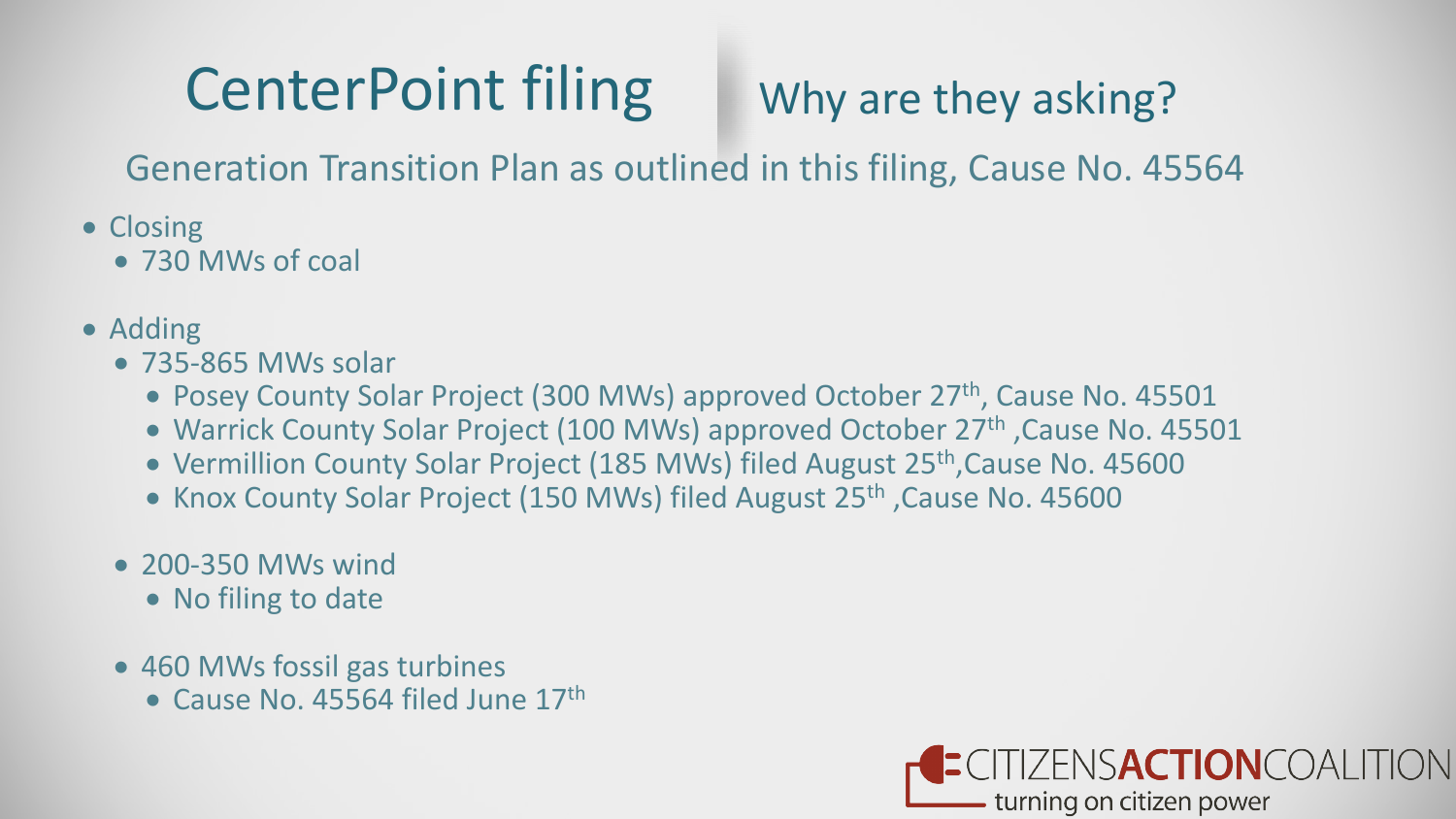What are they asking for?

- •**\$323M** to construct two new fossil gas turbines.
- •**\$27.3M** annually for a new pipeline to deliver fossil gas to the new turbines.
- •**\$12M** for a new dry-ash handling facility at the AB Brown coal-fired power plant.
- •**\$19M** for new ponds at the AB Brown and Culley coal-fired plants to handle flows like run-off from coal piles, wastewater, and stormwater.

ENSACTIONCOALITION turning on citizen power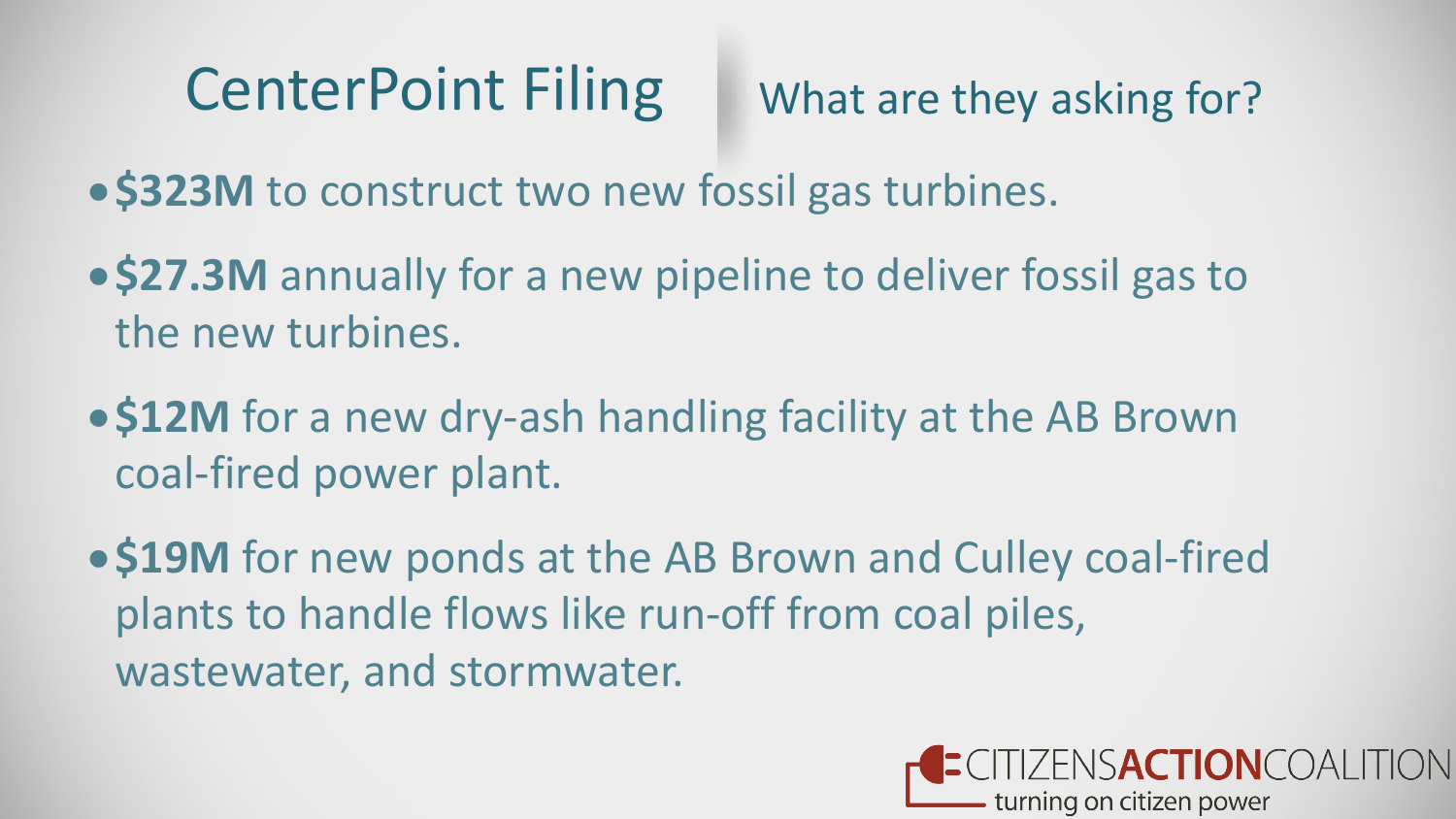- "Further, the CTs are designed to provide fast start and fast ramping capability, providing dispatchable energy which is **necessary to complement the Company's renewable energy resources** and ensure sufficient dispatchable capacity to reliably and efficiently serve the Company's load **when the intermittent renewable resources are not available** for short or prolonged periods of time." *(Petitioner's Exhibit No. 1, Page 15 of 24, direct testimony of Steven C. Greenley)*
- "In recent years, metallurgy has been upgraded to handle multiple starts between maintenance cycles as well as start times shortened to as little as 10 minutes and ramp rates increased to 40 MWs per minute. Together the proposed CTs will be able to ramp at up to 80 MWs per minute. These features along with market import capabilities **allow CenterPoint Indiana South to install large volumes of renewable energy** and still maintain the ability to reliably and efficiently serve our heavy industrial customer base as well as commercial and residential load **when the intermittent renewable resources are not available** for short or prolonged periods of time." *(Petitioner's Public Exhibit No. 2, Page 28 of 57, direct testimony of Wayne D. Games)*

## Why are they asking for CTs?

### CITIZENSACTIONCOALITION turning on citizen power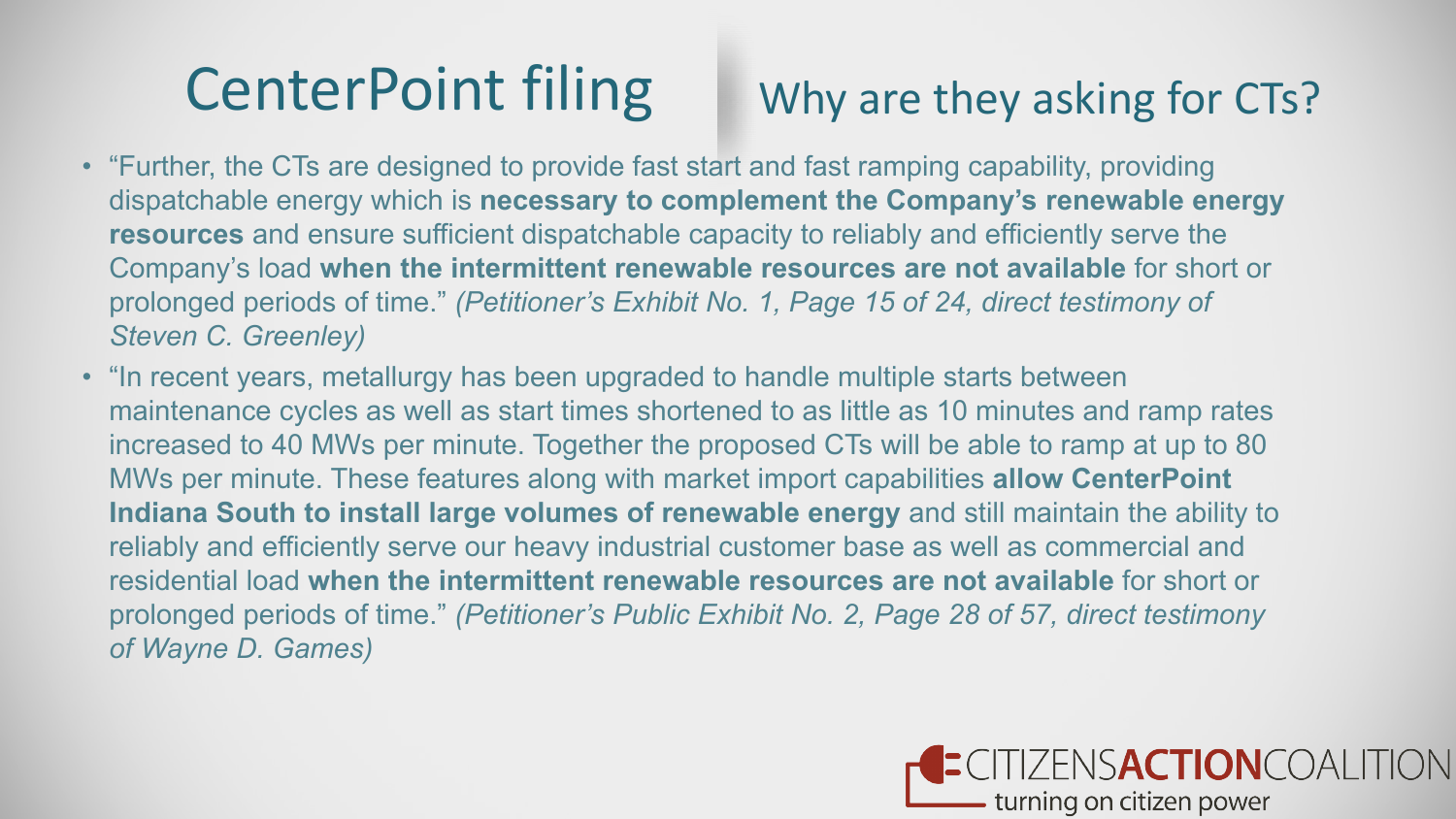- June 17, 2021: Case filed, IURC Cause No. 45564
- October 13, 2021: Field hearing held
- November 12, 2021: OUCC written comment deadline
- November 19, 2021: Intervening parties testimony deadline
- December 20, 2021: CenterPoint rebuttal testimony deadline
- January 26-31, 2021: Evidentiary hearings before the IURC
- Waiting game, final IURC decision mid-2022

## **INSACTIONCOALITION** turning on citizen power

Key Dates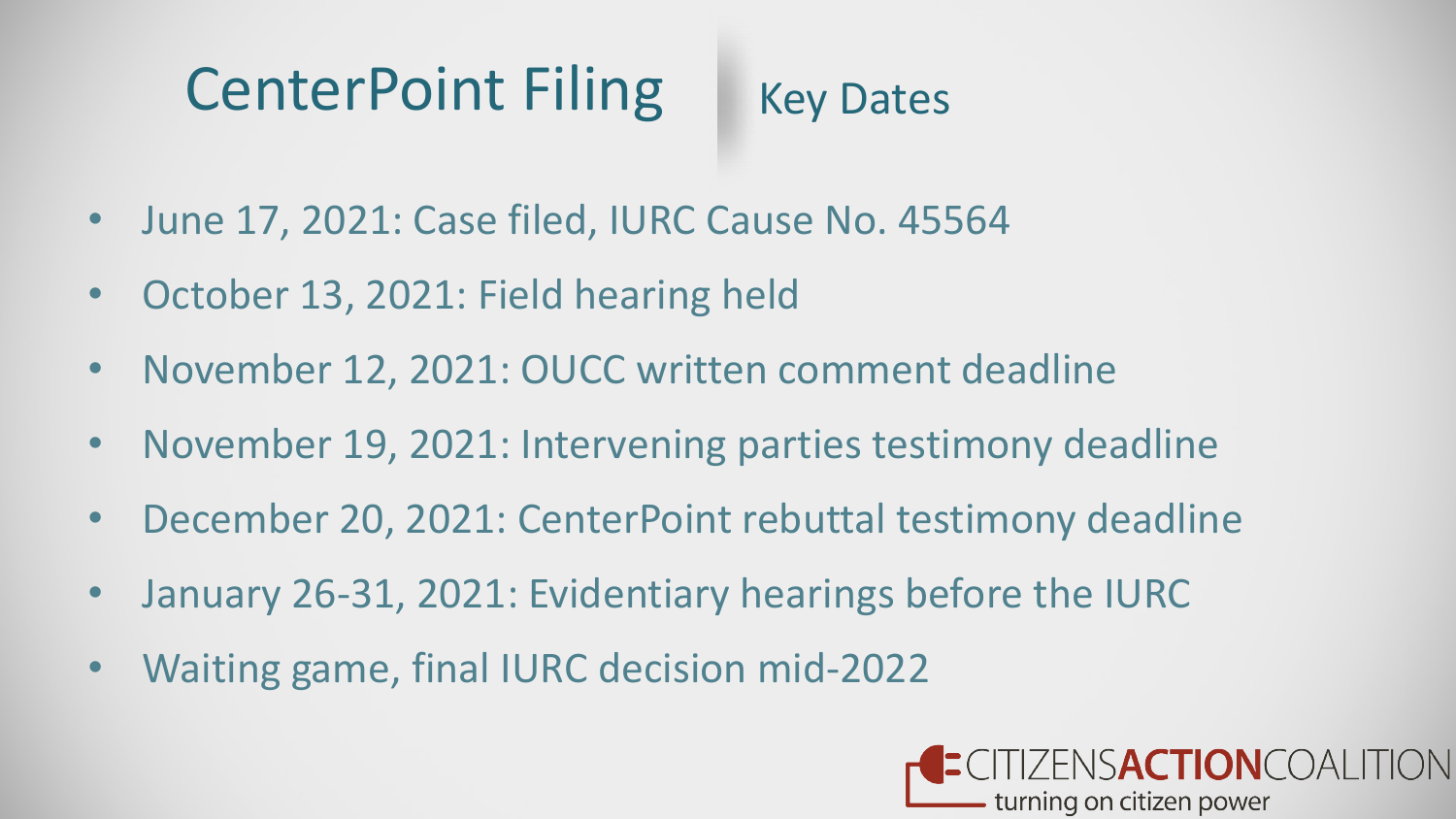- Office of Utility Consumer Counselor (OUCC)
- Citizens Action Coalition (CAC)
- Sierra Club
- Sunrise Coal
- CenterPoint Indiana South Industrial Group
	- CountryMark Refining & Logistics
	- Toyota Motor Manufacturing of Indiana

## Intervening Parties

## ZENSACTIONCOALITION - turning on citizen power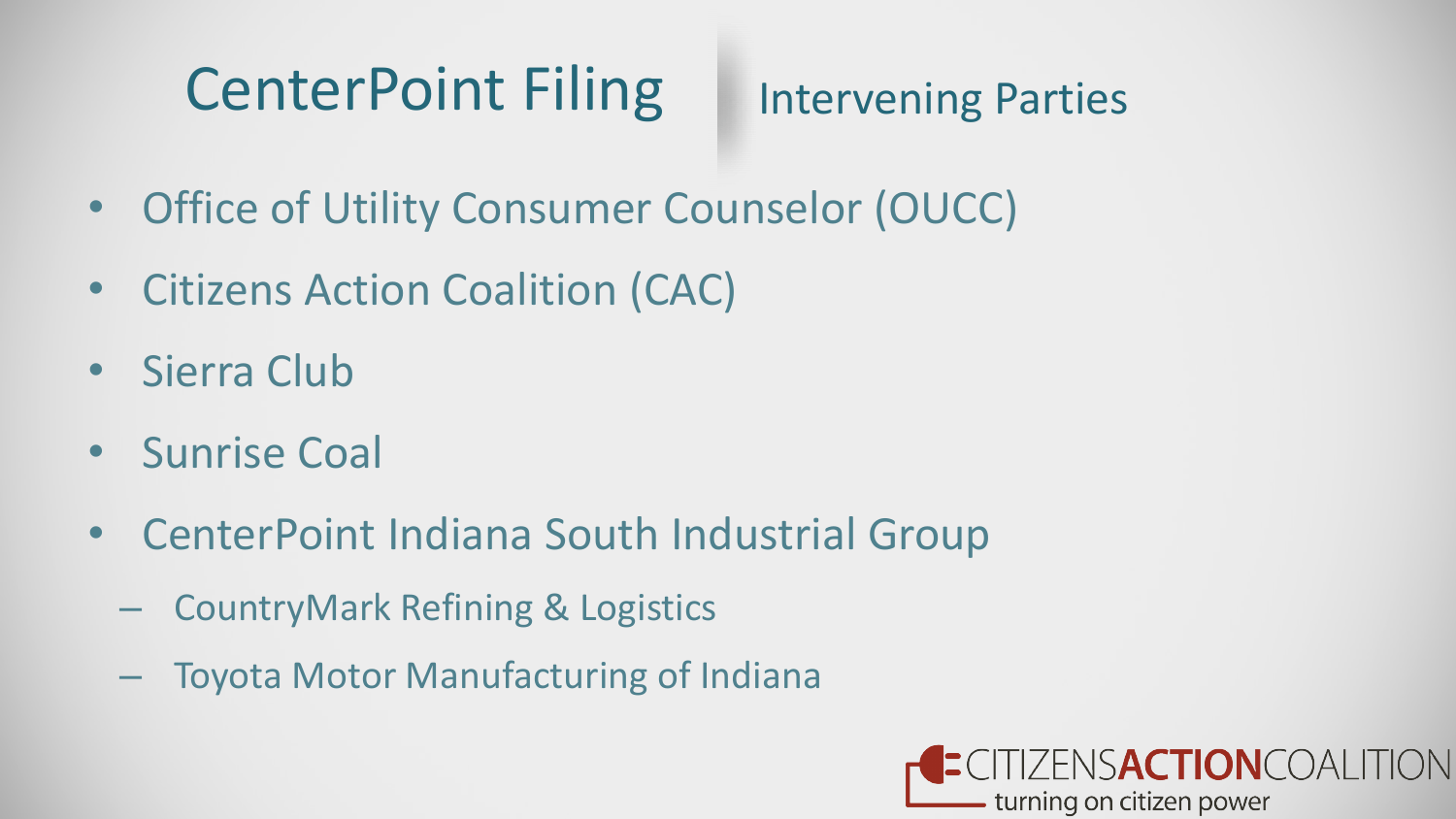Estimated Bill Impacts **from this filing**:

"Petitioner's Exhibit No. 5, Attachment MAR-7 (CONFIDENTIAL) shows that the estimated residential yearone bill impact for a residential customer that uses 1,000 kWh per month is **approximately \$23 per month**. This impact focuses simply on adding the two CTs and does not reflect offsets for sales or O&M and fuel savings from exiting the A.B. Brown units one and two." *(Petitioner's Public Exhibit No. 5, Page 41 of 45, direct testimony of Matthew A. Rice)*

## Monthly Bill Impact

ZENSACTIONCOALITION turning on citizen power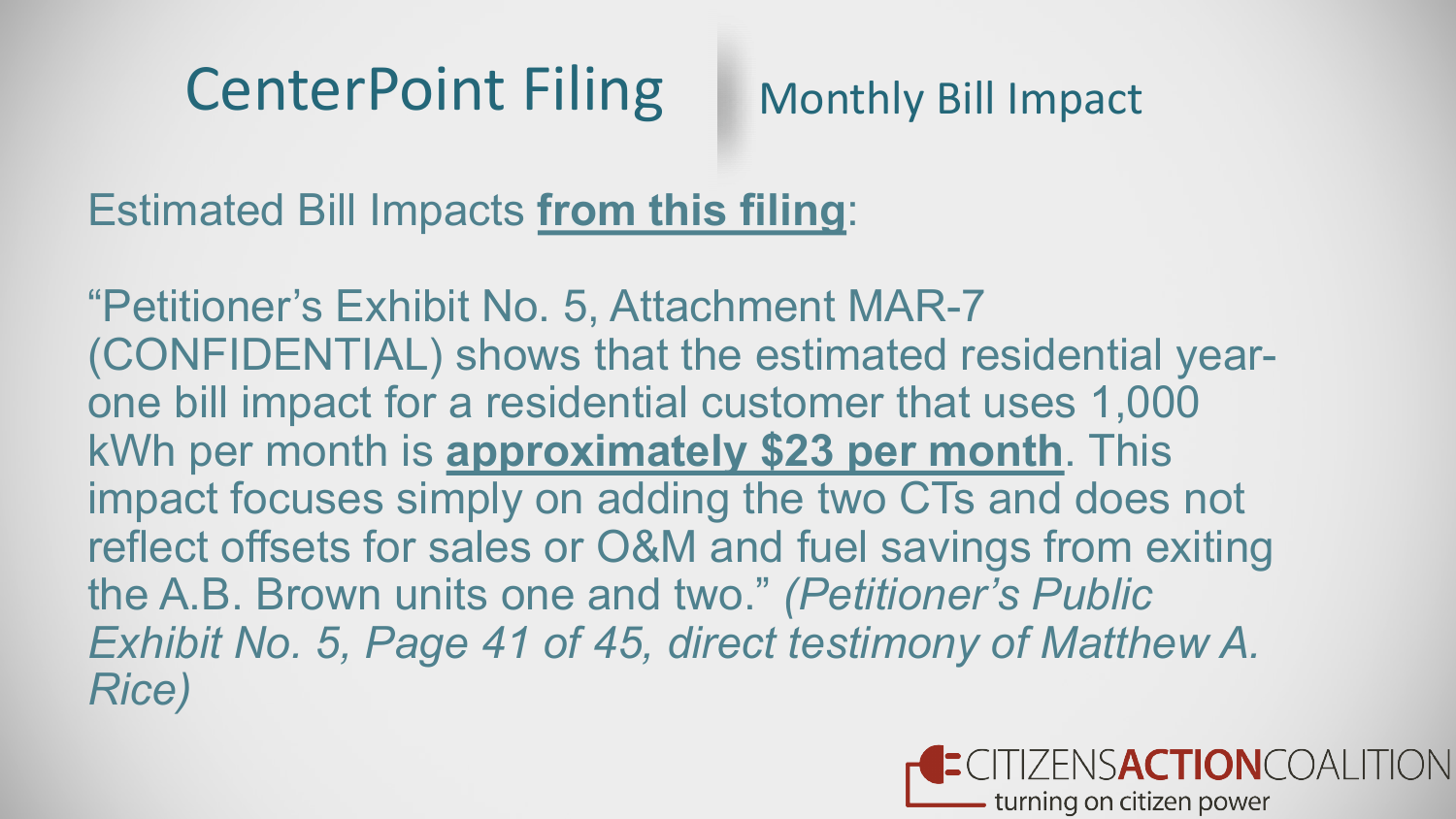CenterPoint Generation Plan

- Annual Savings (estimated)
	- O&M and fuel from coal closures, \$143M
	- Sale of Renewable Energy Credits (RECs), \$18-\$24M
	- Securitization, \$68M [\(Senate Enrolled Act 386,](http://iga.in.gov/legislative/2021/bills/senate/386) 2021 legislature)
- Annual Costs (estimated)
	- Fossil Gas Turbines, \$79M
	- Renewable Resources, \$111-\$141M
	- Securitization Charges, \$23M

## Estimated Annual Impacts

### NSACTIONCOALITION - turning on citizen power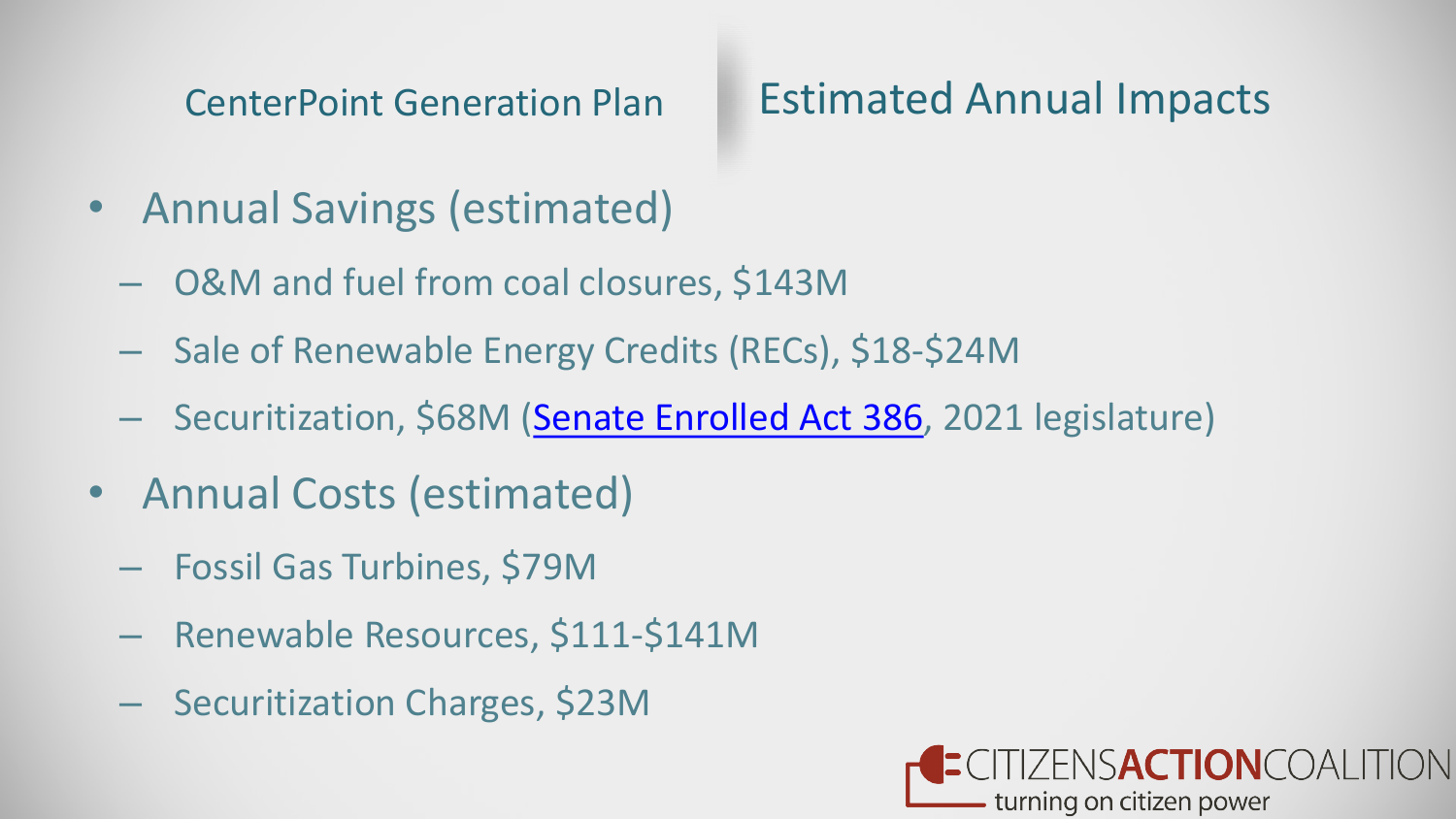• "The day-one bill impact of the plan is expected to be modest for the generation portion of customer rates, ranging from a \$16 million dollars decrease per year to an increase of \$27 million dollars per year in the near term and is expected to decrease in the long-term." *(Petitioner's Public Exhibit No. 5, Page 42 of 45, direct testimony of Matthew A. Rice)*

• Estimated monthly impact ranging from a **monthly decrease of \$4, to a monthly increase of \$7**

## Monthly Bill Impact

### **FNSACTIONCOALL** turning on citizen power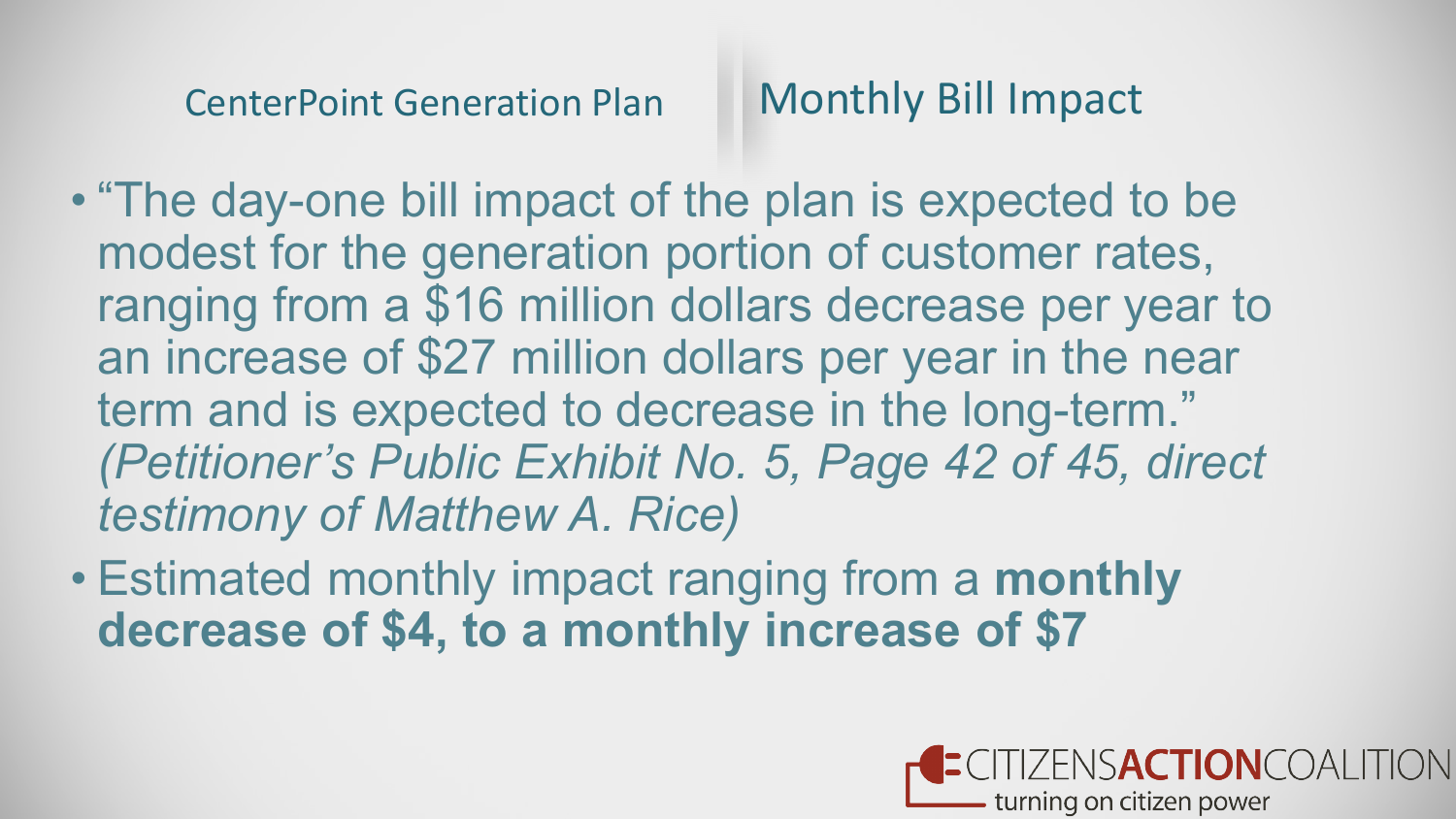### One "minor" detail Fossil Gas Prices

- CenterPoint's projected fossil gas prices to support the selected plan from the IRP ranged from a low of \$1.95 to a high of \$3.01 over the 20-year timeframe *(Petitioner's Public Exhibit No. 5, Page 15 of 45, direct testimony of Matthew A. Rice)*
- [EIA reports fossil gas prices a](https://www.eia.gov/dnav/ng/hist/rngwhhdm.htm)t \$4.07 in August, \$5.16 in September, \$5.51 in October.

### ENSACTIONCOALI turning on citizen power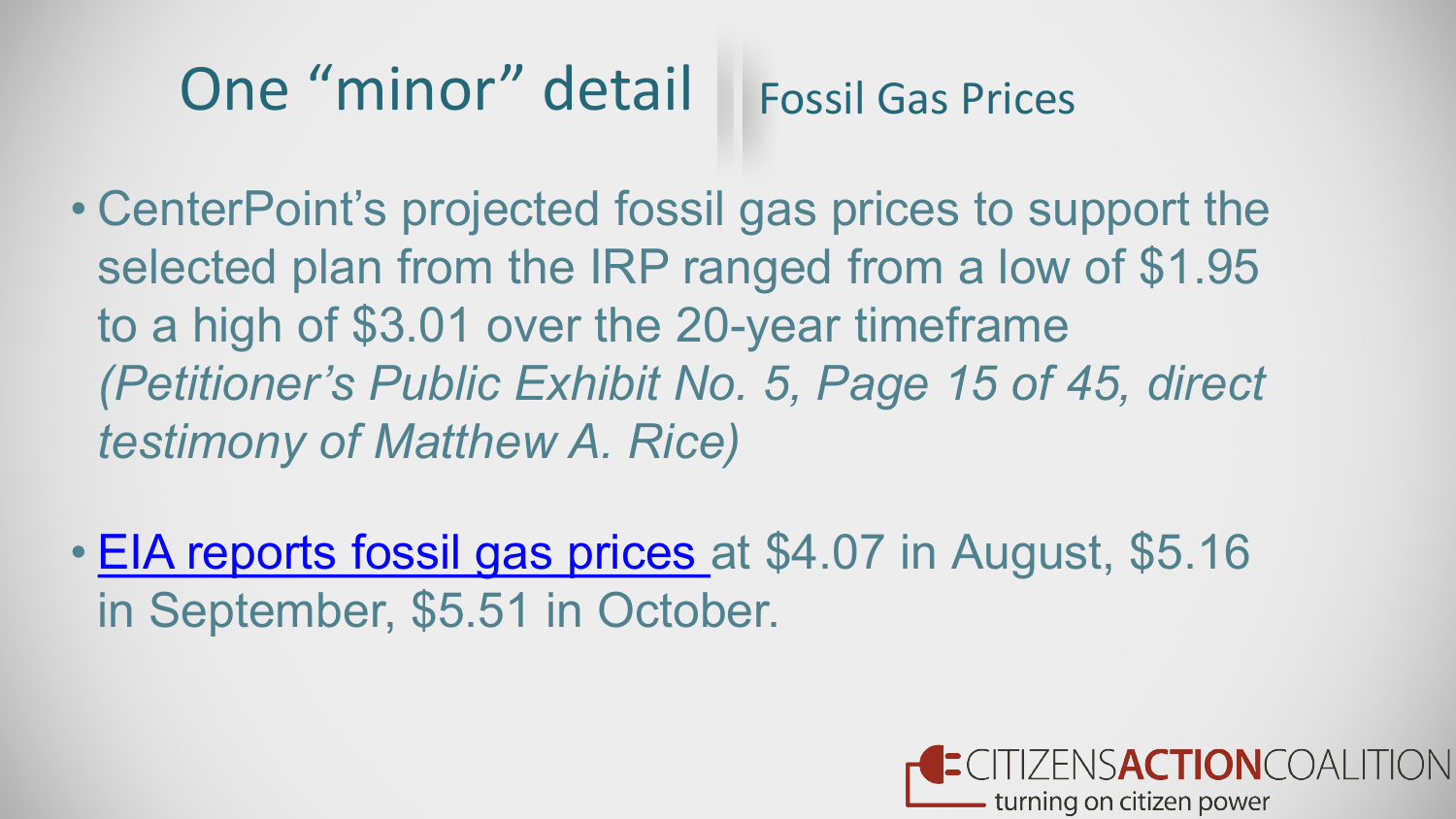### TGT pipeline lateral | Henderson County Expansion INDIANA  $P$  o s e  $V$ **KENTUGKY** Vanderburgh  $(136)$ Овя **Proposed Lateral Henderson** Ohio R  $(285)$  $425$ Hender Corydon  $41$ **Waverly**  $Union$ Robards  $(14)$



### TIZENSACTIONCOALITION - turning on citizen power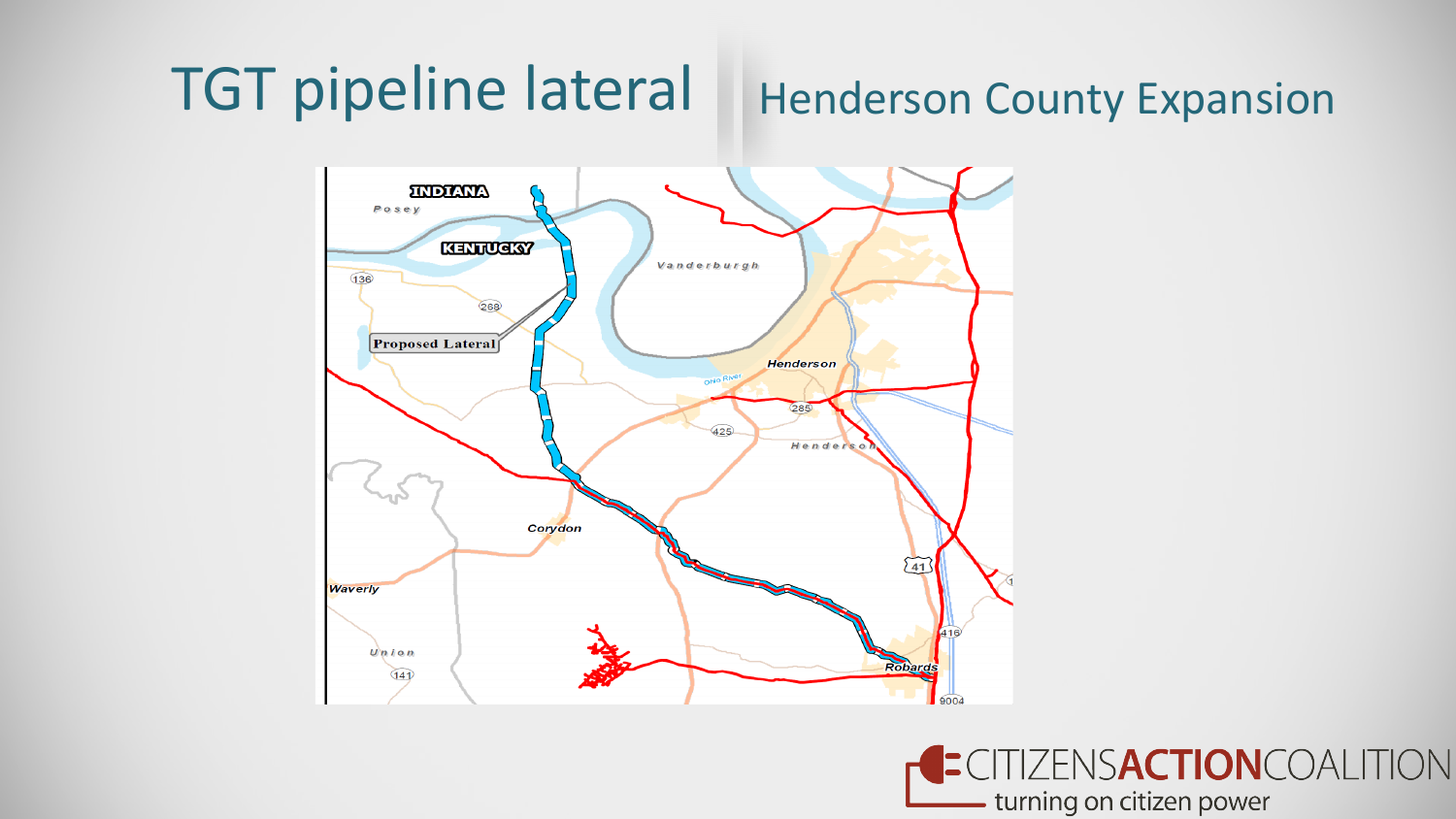## TGT pipeline lateral

- June 25<sup>th</sup>, Texas Gas files application for approval –TGT requested no environmental impact study be conducted
- July 9<sup>th</sup>, FERC notices application, comment period opens –CAC and others file protest July 30th
- July 29<sup>th</sup>, FERC seeks scoping comments on environmental issues –CAC and others file comments August 30th
- October 7<sup>th</sup>, FERC issues notice of intent to prepare EIS –CAC and others file comments, November 8th

## FERC proceeding

ENSACTIONCOALITION turning on citizen power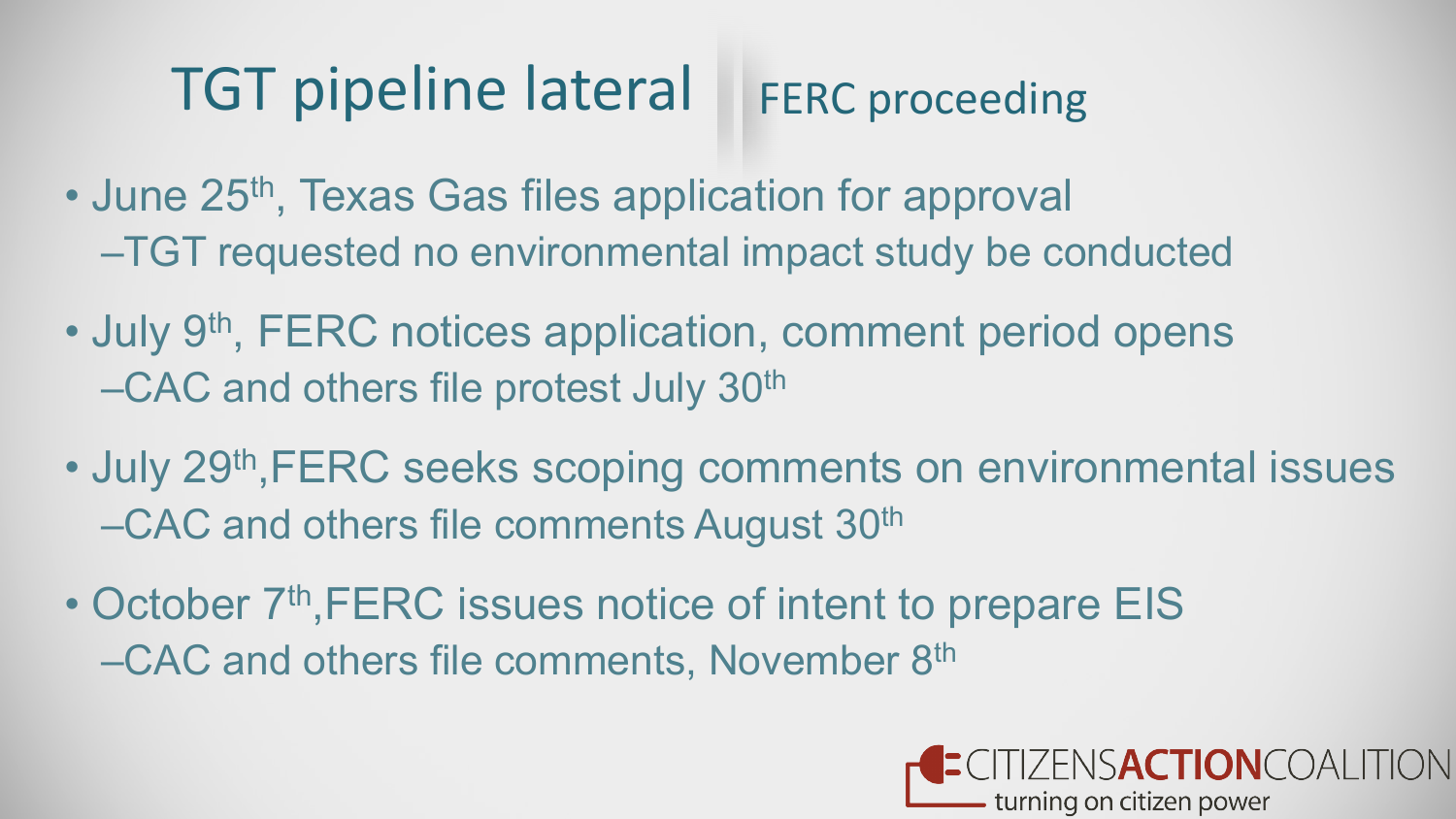## A Better Path Forward

- Climate crisis should guide all resource decisions
- Do they need the fossil gas turbines?
- Demand response to more cost-effectively manage peak
- Energy efficiency, energy efficiency, energy efficiency
- Robust low-income Wx and assistance programs
- Community solar, distributed generation, storage

## Cost, risk, environment, health

### ENSACTIONCOALITION turning on citizen power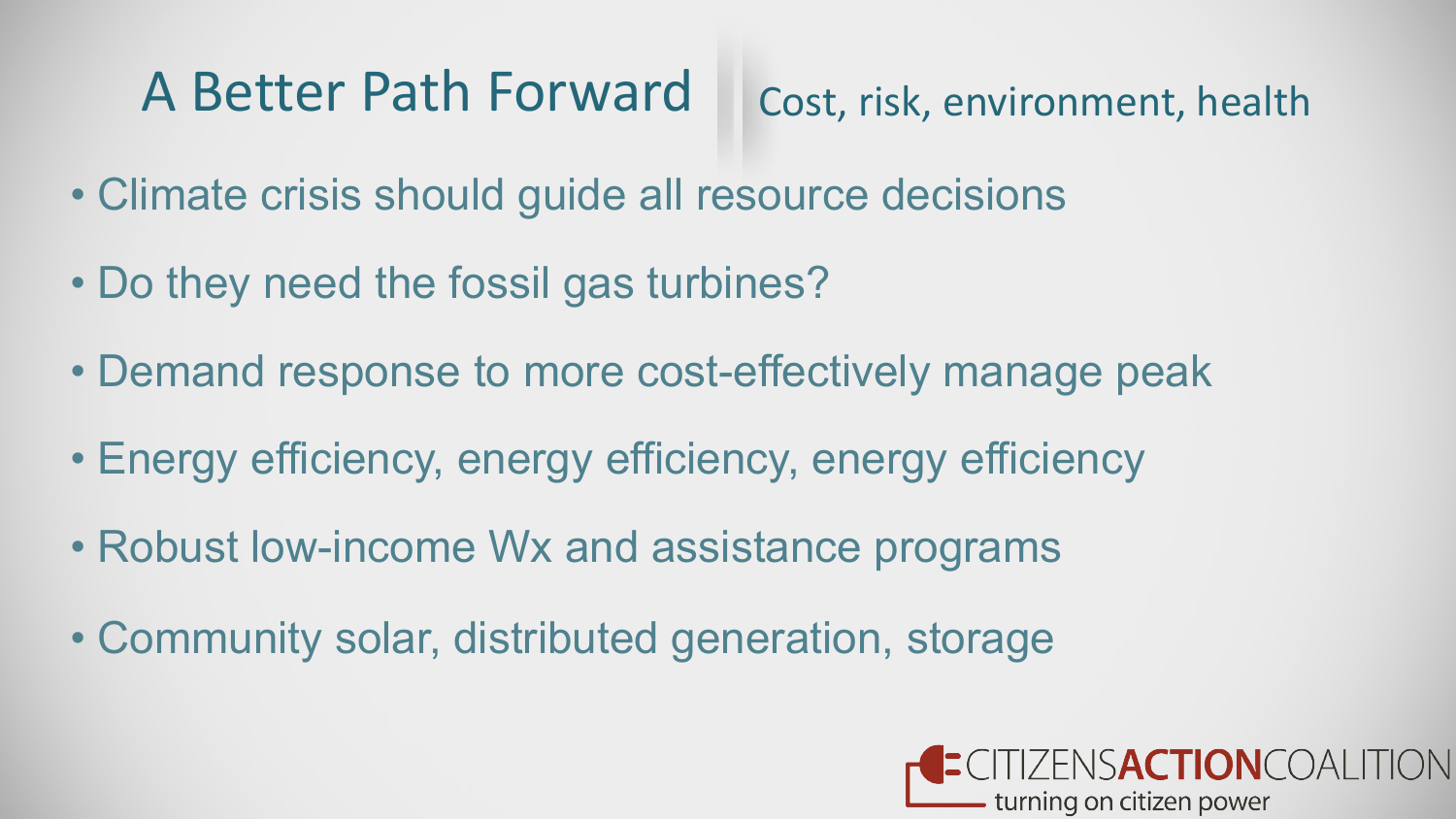### Other Cases of Note IURC and FERC

- [FERC Docket No. CP21-467-000,](https://elibrary.ferc.gov/eLibrary/search) Texas Gas Transmission pipeline approval
- Recent [IURC approval o](https://www.in.gov/iurc/files/10062021_IURC-Issues-Order-in-CenterPoint-Energy-Indiana-South-Rate-Case-45447.pdf)f 19.25% rate increase, CenterPoint South gas customers
- [Cause No. 45612](https://iurc.portal.in.gov/_entity/sharepointdocumentlocation/78a124c2-4112-ec11-b6e6-001dd80291a1/bb9c6bba-fd52-45ad-8e64-a444aef13c39?file=CenterPoint%20Energy%20Indiana%20South_Verified%20Petition_091021.pdf), CenterPoint South, approx. \$280M –\$49M TDSIC
	- –\$230M compliance projects

### ZENSACTIONCOALITION turning on citizen power